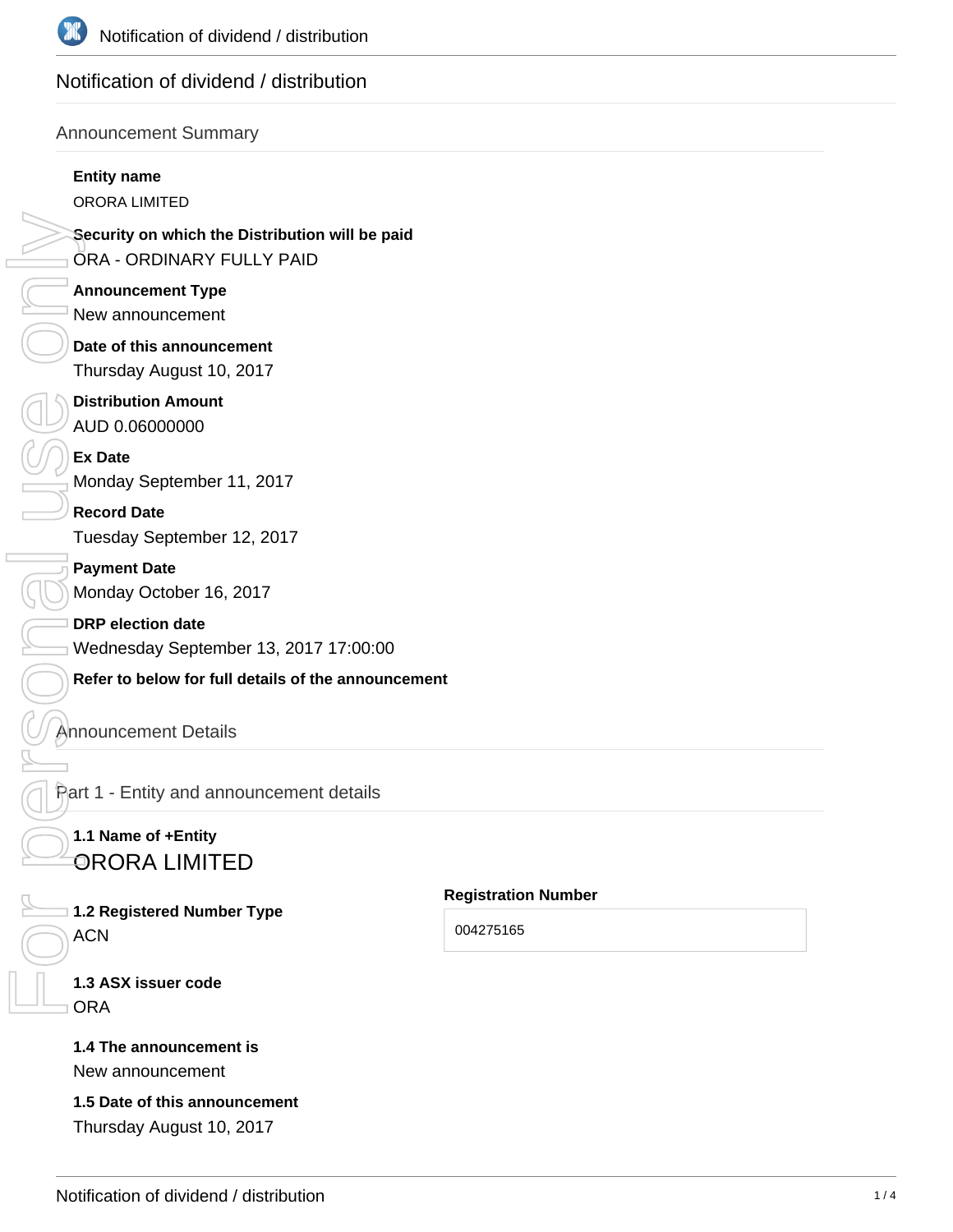

## **1.6 ASX +Security Code ORA**

**ASX +Security Description** ORDINARY FULLY PAID

#### Part 2A - All dividends/distributions basic details

## **2A.1 Type of dividend/distribution**

**Ordinary** 

**2A.2 The Dividend/distribution:**

relates to a period of six months

#### **2A.3 The dividend/distribution relates to the financial reporting or payment period ending ended/ending (date)**

Friday June 30, 2017

**2A.4 +Record Date**

Tuesday September 12, 2017

**2A.5 Ex Date** Monday September 11, 2017

#### **2A.6 Payment Date**

Monday October 16, 2017

**2A.7 Are any of the below approvals required for the dividend/distribution before business day 0 of the timetable?**

- **Security holder approval**
- **Court approval**
- **Lodgement of court order with +ASIC**
- **ACCC approval**
- **FIRB approval**
- **Another approval/condition external to the entity required before business day 0 of the timetable for the dividend/distribution.**

No

**2A.8 Currency in which the dividend/distribution is made ("primary currency")** AUD - Australian Dollar

**2A.9 Total dividend/distribution payment amount per +security (in primary currency) for all dividends/distributions notified in this form** AUD 0.06000000

**2A.10 Does the entity have arrangements relating to the currency in which the dividend/distribution is paid to securityholders that it wishes to disclose to the market? No**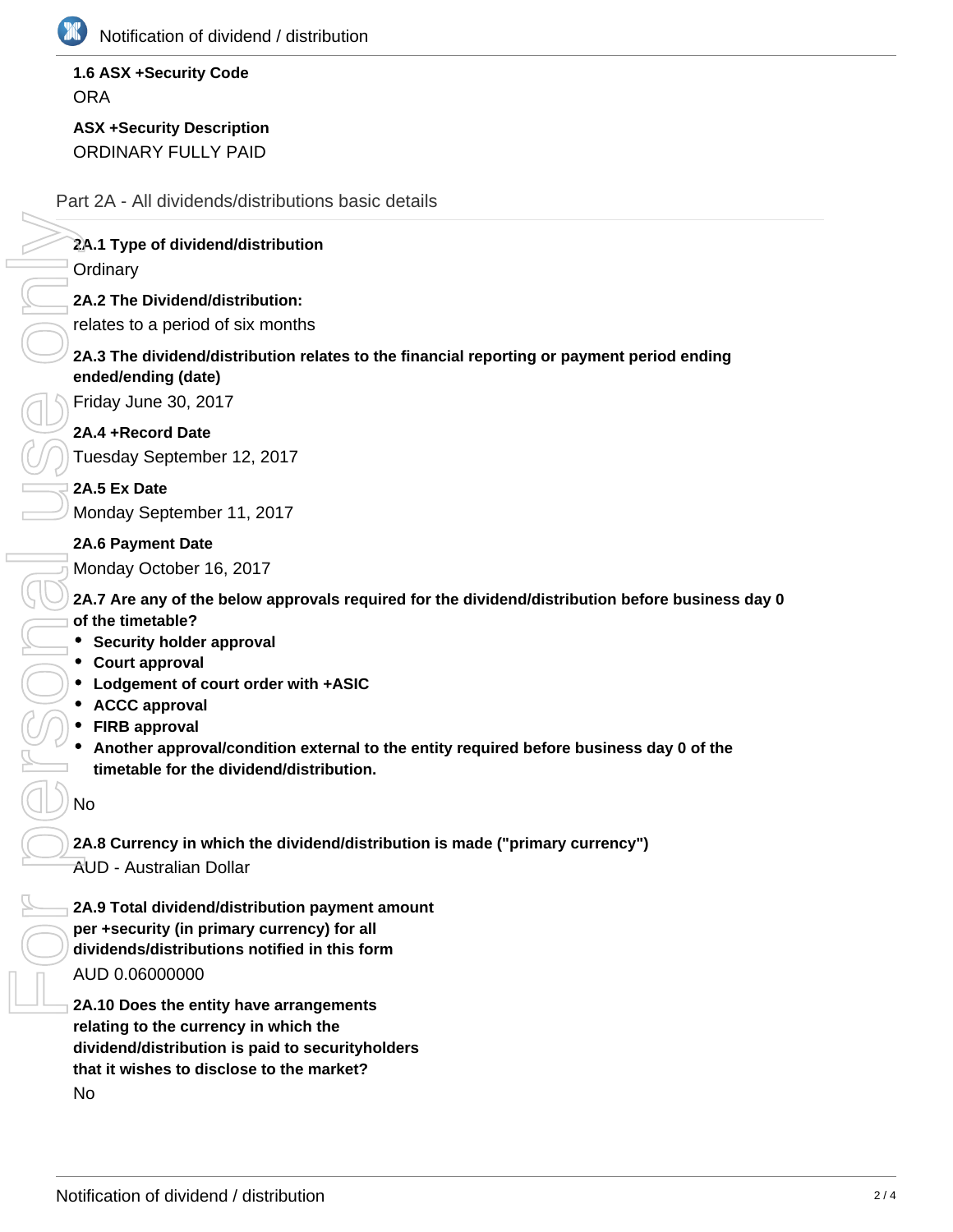| Notification of dividend / distribution                                                                                                                      |                                                                                      |
|--------------------------------------------------------------------------------------------------------------------------------------------------------------|--------------------------------------------------------------------------------------|
| 2A.11 Does the entity have a securities plan for<br>dividends/distributions on this +security?<br>We have a Dividend/Distribution Reinvestment<br>Plan (DRP) |                                                                                      |
| 2A.11a If the +entity has a DRP, is the DRP<br>applicable to this dividend/distribution?<br>Yes                                                              | 2A.11a(i) DRP Status in respect of this<br>dividend/distribution<br><b>Full DRP</b>  |
| 2A.12 Does the +entity have tax component<br>information apart from franking?<br>No                                                                          |                                                                                      |
| Part 3A - Ordinary dividend/distribution                                                                                                                     |                                                                                      |
| 3A.1 Is the ordinary dividend/distribution<br>estimated at this time?<br>No                                                                                  | 3A.1a Ordinary dividend/distribution estimated<br>amount per +security<br><b>AUD</b> |
| 3A.1b Ordinary Dividend/distribution amount per<br>security<br>AUD 0.06000000                                                                                |                                                                                      |
| 3A.2 Is the ordinary dividend/distribution<br>franked?<br>Yes                                                                                                | 3A.2a Is the ordinary dividend/distribution fully<br>franked?<br><b>No</b>           |
| 3A.3 Percentage of ordinary<br>dividend/distribution that is franked<br>30.0000 %                                                                            | 3A.3a Applicable corporate tax rate for franking<br>credit (%)<br>30.0000 %          |
| 3A.4 Ordinary dividend/distribution franked<br>amount per +security<br>AUD 0.01800000                                                                        | 3A.5 Percentage amount of dividend which is<br>unfranked<br>70.0000 %                |
| 3A.6 Ordinary dividend/distribution unfranked<br>amount per +security excluding conduit foreign<br>income amount<br>AUD 0.00000000                           |                                                                                      |
| 3A.7 Ordinary dividend/distribution conduit<br>foreign income amount per security<br>AUD 0.04200000                                                          |                                                                                      |
| Part 4A - +Dividend reinvestment plan (DRP)                                                                                                                  |                                                                                      |
| 4A.1 What is the default option if +security holders do not indicate whether they want to<br>participate in the DRP?                                         |                                                                                      |
| Do not participate in DRP (i.e. cash payment)                                                                                                                |                                                                                      |
| 4A.2 Last date and time for lodgement of<br>election notices to share registry under DRP<br>Wednesday September 13, 2017 17:00:00                            | 4A.3 DRP discount rate<br>0.0000%                                                    |